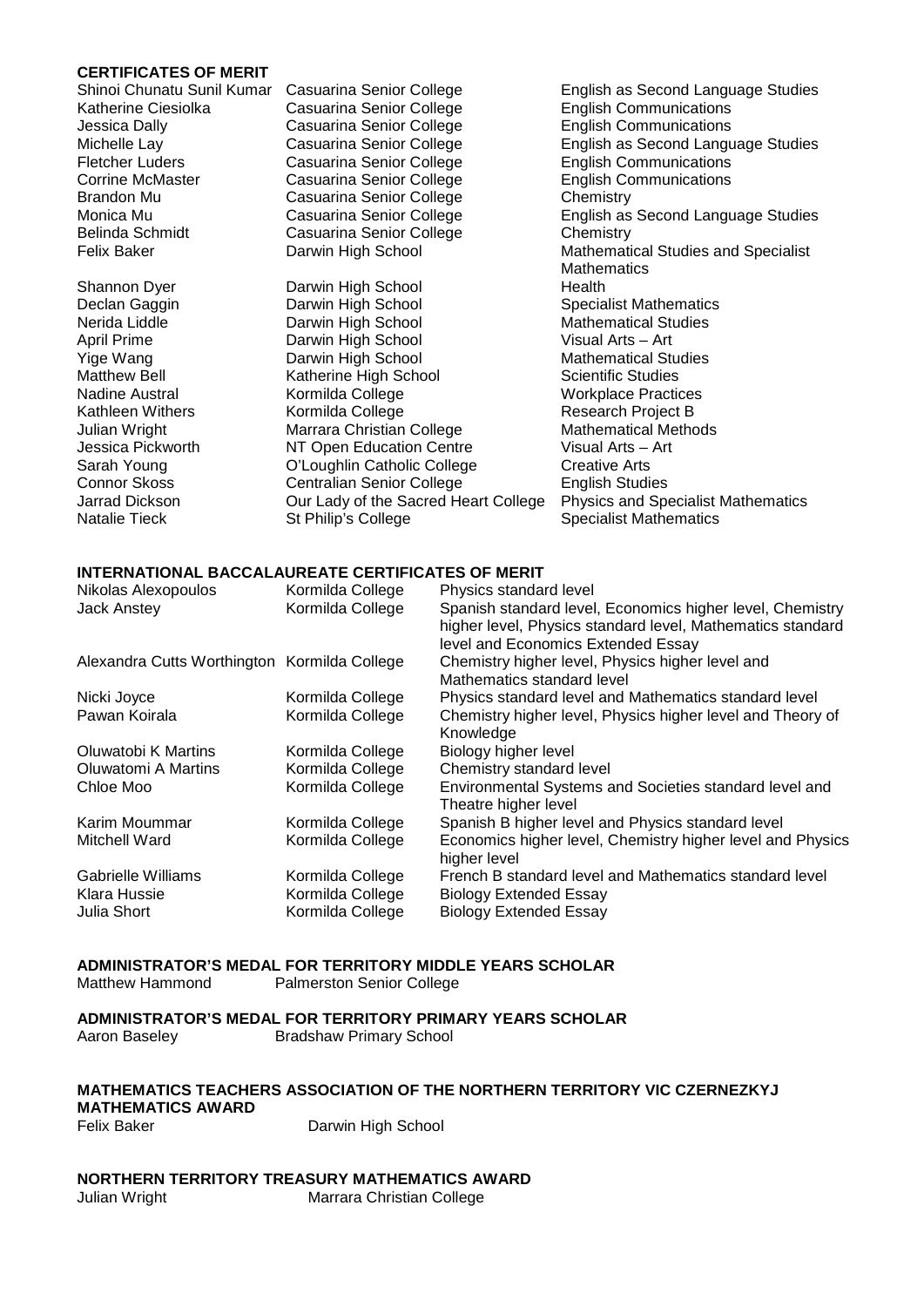#### **IAN MACGREGOR ROTARY AWARD FOR EXCELLENCE IN ENGLISH COMMUNICATIONS**

### **IAN MACGREGOR ROTARY AWARD FOR ENGLISH STUDIES**

Centralian Senior College

**DEPARTMENT OF BUSINESS AND EMPLOYMENT BUSINESS AND ENTERPRISE AWARD**

Ray Nguyen Taminmin College

### **ROYAL AUSTRALIAN CHEMICAL INSTITUTE CHEMISTRY AWARD**

| Belinda Schmidt | Casuarina Senior College |
|-----------------|--------------------------|
| Brandon Mu      | Casuarina Senior College |

### **AUSTRALIAN COMPUTER SOCIETY (NT) INFORMATION TECHNOLOGY AWARD**

Megan Cunningham Taminmin College

#### **NORTHERN TERRITORY INDIGENOUS EDUCATION COUNCIL INDIGENOUS NTCET with VET AWARD** Kormilda College

# **INTERNATIONAL ASSOCIATION OF HYDROGEOLOGISTS (NT Branch) GEOGRAPHY AWARD**

Kormilda College

### **TELSTRA TOP REMOTE INDIGENOUS STUDENT AWARD**

Melinda Phillips NT Open Education Centre/Jabiru Area School

# **TELSTRA REMOTE INDIGENOUS STUDENT AWARDS**<br>Travis Vigona **MT** Open Education Centr

Ruby Alderton

NT Open Education Centre/Jabiru Area School<br>Yirrkala School

### **NT MUSIC SCHOOL MUSIC AWARD**

Sean Hutton Darwin High School

# **LAW SOCIETY NT LEGAL STUDIES AWARD<br>Thomas Spedding Darwin High School**

Thomas Spedding

### **MENZIES SCHOOL OF HEALTH RESEARCH BIOLOGY AWARD**

Dominique Giese Darwin High School

**CHARLES DARWIN UNIVERSITY TOP INDIGENOUS AUSTRALIAN TERTIARY ADMISSION RANK (ATAR) AWARD Casuarina Senior College** 

### **CHARLES DARWIN UNIVERSITY TOP TEN AUSTRALIAN TERTIARY ADMISSION RANKED AWARDS**

Jack Anstey **Kormilda College** Jarrad Dickson Our Lady of the Sacred Heart College Darwin High School Felix Baker **Darwin High School**<br>Dominique Giese **Darwin High School** Dominique Giese<br>Nerida Liddle Darwin High School Natalie Tieck St Philip's College<br>
Mitchell Ward St Rormilda College Mitchell Ward<br>
Monica Mu **Casuarina Senior**<br>
Casuarina Senior Casuarina Senior College David Ung Taminmin College